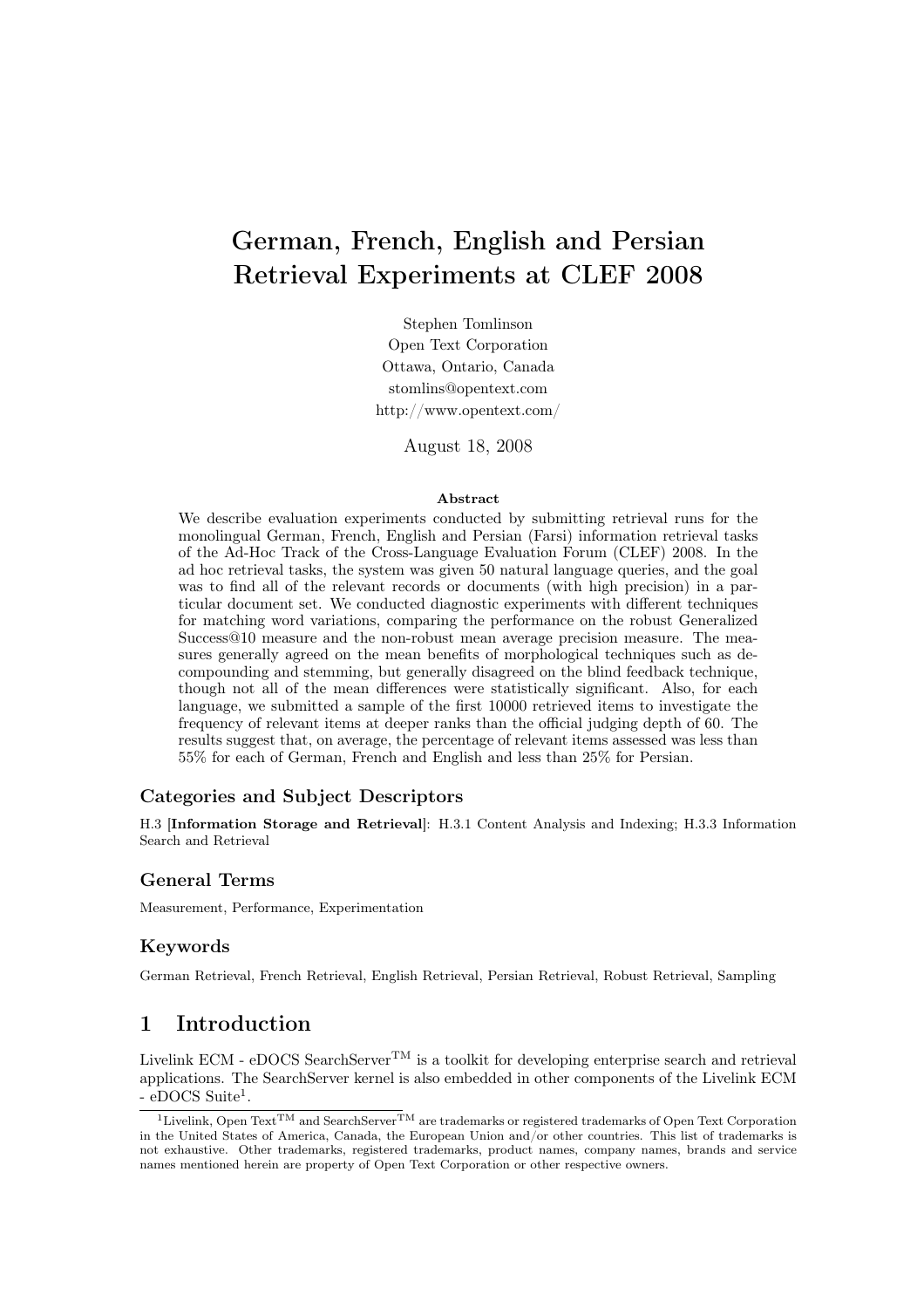| Code | Language | Text Size (uncompressed) | Documents | Topics | Rel/Topic               |
|------|----------|--------------------------|-----------|--------|-------------------------|
| DE.  | German   | 1,306,492,248 bytes      | 869,353   | 50     | $33$ (lo 2, hi 84)      |
| EN   | English  | 1,208,383,351 bytes      | 1,000,100 | 50     | 51 (lo 7, hi 190)       |
| FA   | Persian  | 628,471,252 bytes        | 166,774   | 50     | $103$ (lo 7, hi $255$ ) |
| FR.  | French   | $1,362,122,091$ bytes    | 1,000,100 | 50     | 27 (lo 3, hi 224)       |

Table 1: Sizes of CLEF 2008 Ad-Hoc Track Test Collections

SearchServer works in Unicode internally [4] and supports most of the world's major character sets and languages. The major conferences in text retrieval experimentation (CLEF [3], NTCIR [5] and TREC [9]) have provided judged test collections for objective experimentation with SearchServer in more than a dozen languages.

This paper describes experimental work with SearchServer for the task of finding relevant documents for natural language queries in various European languages using the CLEF 2008 Ad-Hoc Track test collections.

# 2 Methodology

# 2.1 Data

The CLEF 2008 Ad-Hoc Track document sets consisted of tagged (XML-formatted) records or documents in 4 different languages: German, French, English and Persian (also known as Farsi). For German, French and English, the records were library catalog cards (bibliographic records describing publications archived by The European Library (TEL)). For Persian, the documents were newspaper articles (Hamshahri corpus of 1996-2002). Table 1 gives the collection sizes.

The CLEF organizers created 50 natural language "topics" (numbered 451-500 for German, French and English and 551-600 for Persian) and translated them into many languages. Sometimes topics are discarded for some languages because of a lack of relevant documents (though that did not happen this year). Table 1 gives the final number of topics for each language and their average number of relevant documents (along with the lowest and highest number of relevant documents of any topic). For more information on the CLEF test collections, see the track overview paper.

# 2.2 Indexing

Our indexing approach was mostly the same as last year [16]. Accents were not indexed. The apostrophe was treated as a word separator (except in English). The custom text reader, cTREC, was updated to maintain support for the CLEF guidelines of only indexing specifically tagged fields.

For some experiments, some stop words were excluded from indexing (e.g. words like "the", "by" and "of" in English). For our Persian experiments, our stop word list was based on Savoy's list [8].

By default, the SearchServer index supports both exact matching (after some Unicode-based normalizations, such as decompositions and conversion to upper-case) and morphological matching (e.g. inflections, derivations and compounds, depending on the linguistic component used).

# 2.3 Searching

We experimented with the SearchServer CONTAINS predicate. Our test application specified SearchSQL to perform a boolean-OR of the query words. For example, for German topic 451 whose Title was "Römisches Militär in Britannien" (Roman Military in Britain), a corresponding SearchSQL query would be: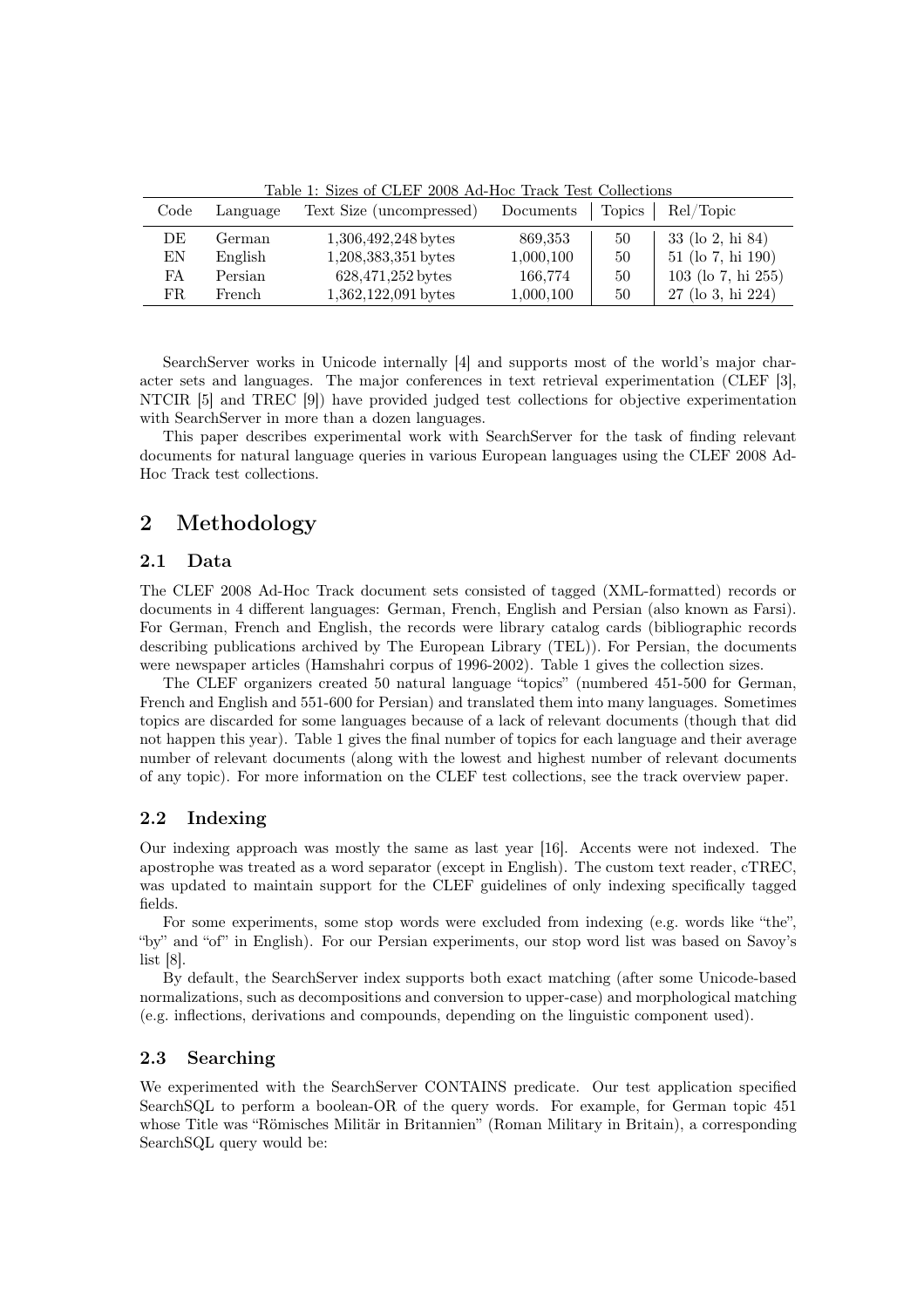```
SELECT RELEVANCE('2:3') AS REL, DOCNO
FROM CLEF08DE
WHERE FT_TEXT CONTAINS 'Römisches'|'Militär'|'in'|'Britannien'
ORDER BY REL DESC;
```
Most aspects of the SearchServer relevance value calculation are the same as described last year [16]. Briefly, SearchServer dampens the term frequency and adjusts for document length in a manner similar to Okapi [7] and dampens the inverse document frequency using an approximation of the logarithm. These calculations are based on the stems of the terms (roughly speaking) when doing morphological searching (i.e. when SET TERM\_GENERATOR 'word!ftelp/inflect/decompound' was previously specified). The SearchServer RELEVANCE\_METHOD setting was set to '2:3' and RELEVANCE\_DLEN\_IMP was set to 500 for all experiments in this paper.

# 2.4 Diagnostic Runs

For the diagnostic runs listed in Tables 2, the run names consist of a language code ("DE" for German, "EN" for English, "FA" for Persian, and "FR" for French) followed by one of the following labels:

- "none": No linguistic variations from stemming were matched. Just the surface forms were searched on (after case-normalization).
- "lexstem": Same as "none" except that linguistic variations from stemming were matched. The lexicon-based inflectional stemmer in SearchServer was used. For German, this stemmer includes decompounding.
- "algstem": Same as "lexstem" except that an algorithmic stemmer was used. For Persian, our stemmer was ported from Savoy's [8]. For German, French and English, Porter's algorithmic "Snowball" stemmers [6] were used (for English, the Porter2 version was used).
- "algall": Same as "algstem" except that a separate index was used which did not stop any words from being indexed.
- "4gram": Same as "lexall" except that the run used a different index which primarily consisted of the 4-grams of terms, e.g. the word 'search' would produce index terms of 'sear', 'earc' and 'arch'. No stemming was done; searching used the IS\_ABOUT predicate (instead of the CONTAINS predicate) with morphological options disabled to search for the 4-grams of the query terms.

Note that all diagnostic runs just used the Title field of the topic.

### 2.5 Retrieval Measures

Traditionally, different retrieval measures have been used for "ad hoc" tasks, which seek relevant items for a topic, than for "known-item" tasks, which seek a particular known document. However, we argue that the known-item measures are not only applicable to ad hoc tasks, but that they are often preferable. For many ad hoc tasks, e.g. finding answer documents for questions, just one relevant item is needed. Also, the traditional ad hoc measures encourage retrieval of duplicate relevant documents, which does not correspond to user benefit.

The traditional known-item measures are very coarse, e.g. Success@10 is 1 or 0 for each topic, while reciprocal rank cannot produce a value between 1.0 and 0.5. In 2005, we began investigating a new measure, Generalized Success@10 (GS10) (introduced as "First Relevant Score" (FRS) in [13]), which is defined below. This investigation led to the discovery that the blind feedback technique (a commonly used technique at CLEF, NTCIR and TREC, but not known to be popular in real systems) had the downside of pushing down the first relevant item (on average), as has now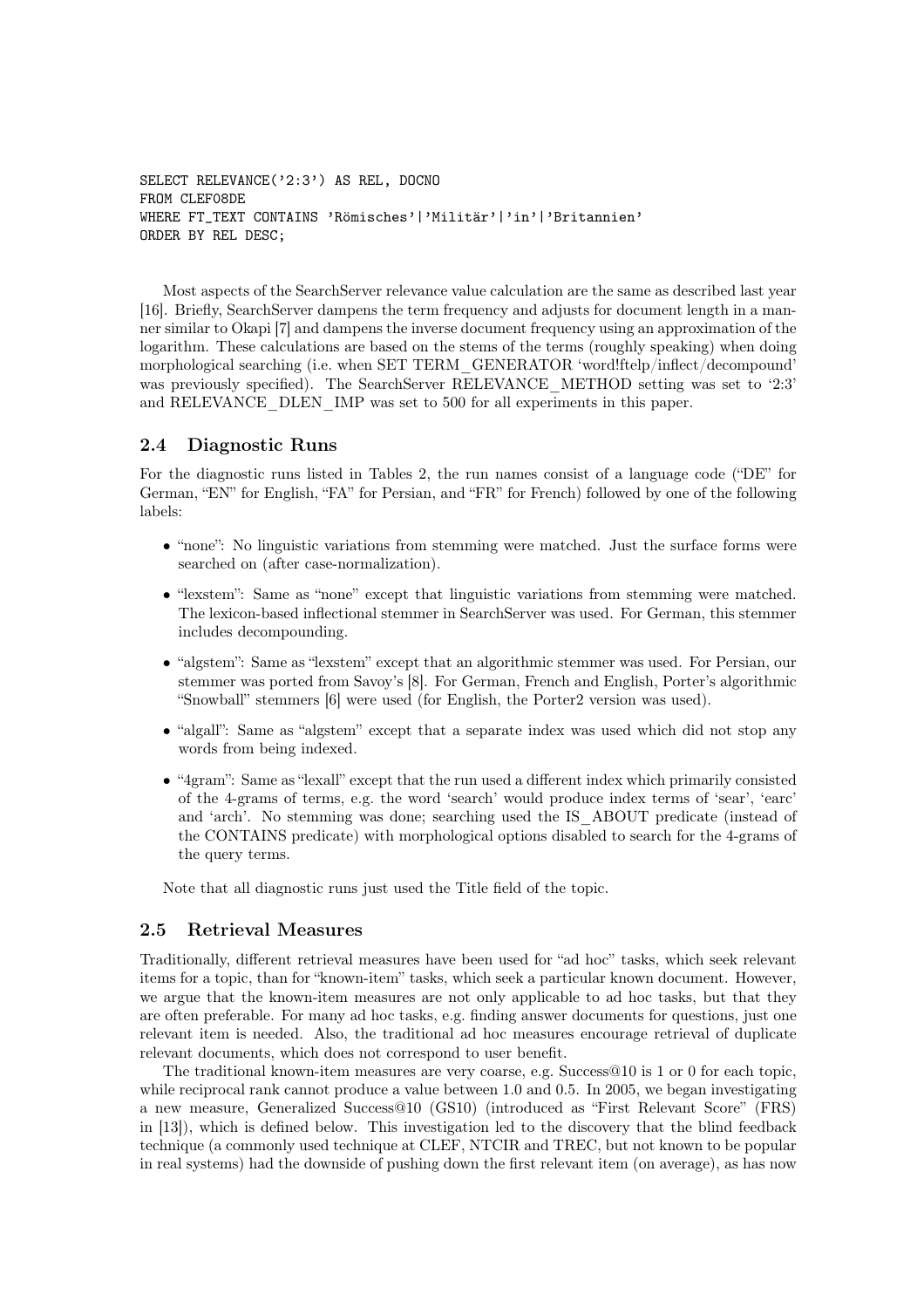been verified not just for our own blind feedback approach, but for the 7 blind feedback systems of the 2003 RIA Workshop [11] and for the Neuchâtel system using French data from CLEF [1]. [2] provides a theoretical explanation for why positive feedback approaches are detrimental to the rank of the first relevant item.

### 2.5.1 Primary Recall Measures

"Primary recall" is retrieval of the first relevant item for a topic. Primary recall measures include the following:

- Generalized Success@30 (GS30): For a topic, GS30 is  $1.024^{1-r}$  where r is the rank of the first row for which a desired page is found, or zero if a desired page was not found.
- Generalized Success@10 (GS10): For a topic, GS10 is  $1.08^{1-r}$  where r is the rank of the first row for which a desired page is found, or zero if a desired page was not found.
- Success@n (S@n): For a topic, Success@n is 1 if a desired page is found in the first n rows, 0 otherwise. This paper lists Success@1 (S1) and Success@10 (S10) for all runs.
- Reciprocal Rank (RR): For a topic, RR is  $\frac{1}{r}$  where r is the rank of the first row for which a desired page is found, or zero if a desired page was not found. "Mean Reciprocal Rank" (MRR) is the mean of the reciprocal ranks over all the topics.

Interpretation of Generalized Success@n: GS30 and GS10 are estimates of the percentage of potential result list reading the system saved the user to get to the first relevant item, assuming that users are less and less likely to continue reading as they get deeper into the result list.

Comparison of GS10 and Reciprocal Rank: Both GS10 and RR are 1.0 if a desired page is found at rank 1. At rank 2, GS10 is just 7 points lower (0.93), whereas RR is 50 points lower (0.50). At rank 3, GS10 is another 7 points lower (0.86), whereas RR is 17 points lower (0.33). At rank 10, GS10 is 0.50, whereas RR is 0.10. GS10 is greater than RR for ranks 2 to 52 and lower for ranks 53 and beyond.

Connection of GS10 to Success@10: GS10 is considered a generalization of Success@10 because it rounds to 1 for  $r \leq 10$  and to 0 for  $r > 10$ . (Similarly, GS30 is considered a generalization of Success@30 because it rounds to 1 for  $r \leq 30$  and to 0 for  $r > 30$ .)

#### 2.5.2 Secondary Recall Measures

"Secondary recall" is retrieval of the additional relevant items for a topic (after the first one). Secondary recall measures place most of their weight on these additional relevant items.

- Precision@n: For a topic, "precision" is the percentage of retrieved documents which are relevant. "Precision $@n"$  is the precision after n documents have been retrieved. This paper lists Precision@10 (P10) for all runs.
- Average Precision (AP): For a topic, AP is the average of the precision after each relevant document is retrieved (using zero as the precision for relevant documents which are not retrieved). By convention, AP is based on the first 1000 retrieved documents for the topic. The score ranges from 0.0 (no relevants found) to 1.0 (all relevants found at the top of the list). "Mean Average Precision" (MAP) is the mean of the average precision scores over all of the topics (i.e. all topics are weighted equally).
- Geometric MAP (GMAP): GMAP (introduced in [17]) is based on "Log Average Precision" which for a topic is the natural log of the max of 0.00001 and the average precision. GMAP is the exponential of the mean log average precision. (We argue in [11] that primary recall measures better reflect robustness than GMAP.)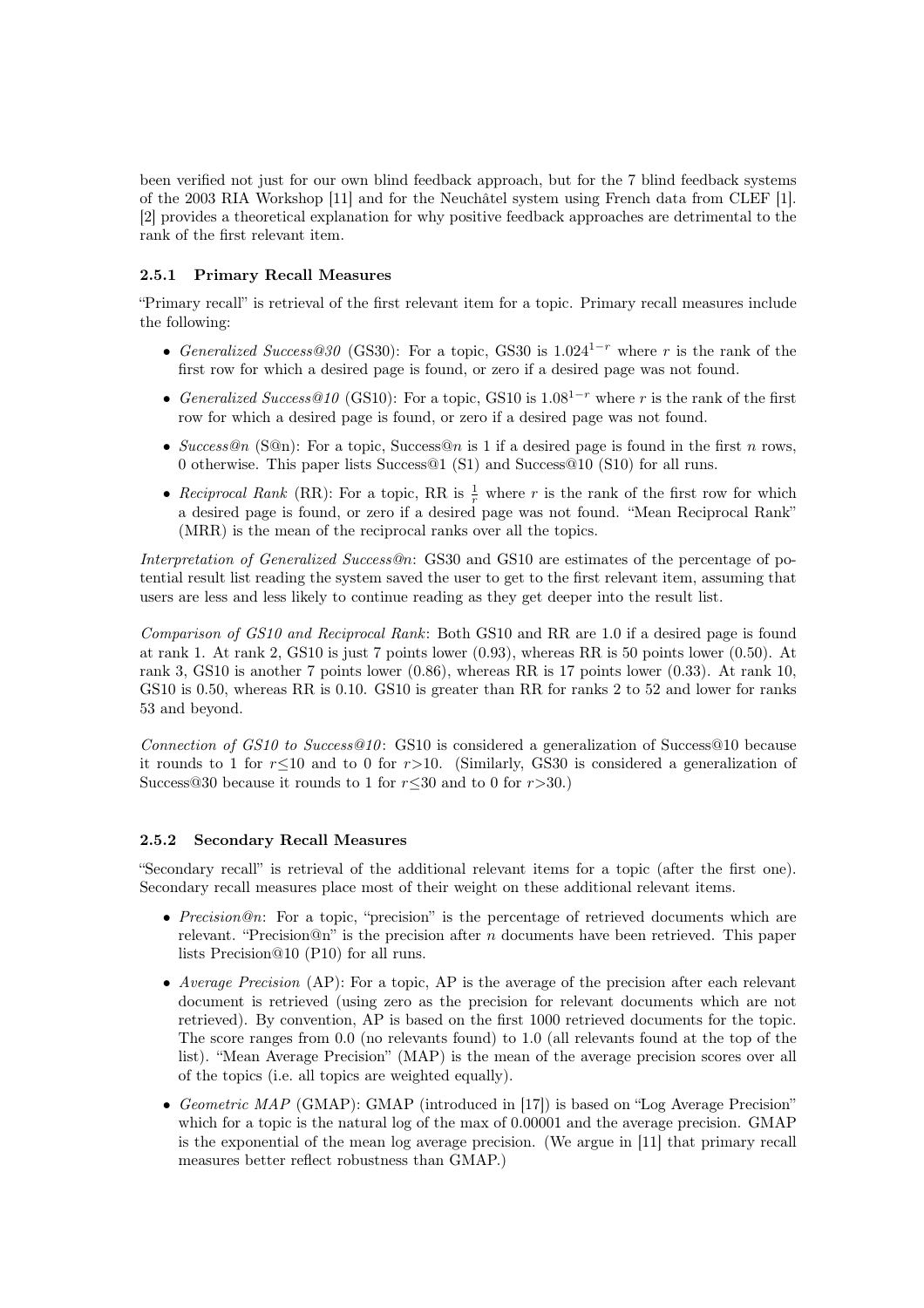| Run          | GS30  | GS10  | S <sub>10</sub> | MRR   | $^{\rm S1}$ | P10   | <b>GMAP</b> | MAP   |
|--------------|-------|-------|-----------------|-------|-------------|-------|-------------|-------|
| DE-lexstem   | 0.916 | 0.864 | 45/50           | 0.699 | 29/50       | 0.444 | 0.168       | 0.294 |
| $DE-4$ gram  | 0.909 | 0.831 | 43/50           | 0.658 | 27/50       | 0.394 | 0.129       | 0.249 |
| $DE-algstem$ | 0.794 | 0.726 | 37/50           | 0.607 | 26/50       | 0.340 | 0.045       | 0.184 |
| $DE$ -none   | 0.756 | 0.675 | 34/50           | 0.547 | 23/50       | 0.252 | 0.022       | 0.124 |
| EN-lexstem   | 0.936 | 0.879 | 45/50           | 0.757 | 33/50       | 0.492 | 0.156       | 0.283 |
| EN-algstem   | 0.927 | 0.869 | 44/50           | 0.752 | 33/50       | 0.482 | 0.160       | 0.298 |
| $EN$ -none   | 0.897 | 0.834 | 42/50           | 0.732 | 33/50       | 0.444 | 0.122       | 0.248 |
| $EN-4gram$   | 0.826 | 0.739 | 37/50           | 0.640 | 29/50       | 0.380 | 0.089       | 0.236 |
| FA-4gram     | 0.979 | 0.946 | 48/50           | 0.852 | 39/50       | 0.642 | 0.358       | 0.425 |
| FA-algall    | 0.977 | 0.942 | 47/50           | 0.859 | 40/50       | 0.640 | 0.356       | 0.425 |
| FA-none      | 0.976 | 0.938 | 48/50           | 0.844 | 39/50       | 0.636 | 0.351       | 0.419 |
| FA-algstem   | 0.974 | 0.934 | 48/50           | 0.841 | 39/50       | 0.626 | 0.350       | 0.421 |
| FR-algstem   | 0.875 | 0.768 | 38/50           | 0.591 | 23/50       | 0.320 | 0.118       | 0.246 |
| FR-lexstem   | 0.864 | 0.751 | 39/50           | 0.558 | 22/50       | 0.312 | 0.095       | 0.237 |
| FR-none      | 0.853 | 0.742 | 39/50           | 0.562 | 23/50       | 0.294 | 0.080       | 0.219 |
| $FR-4gram$   | 0.834 | 0.735 | 39/50           | 0.599 | 26/50       | 0.294 | 0.096       | 0.236 |

Table 2: Mean Scores of Diagnostic Monolingual Ad Hoc Runs

# 2.6 Statistical Significance Tables

For tables comparing 2 diagnostic runs (such as Table 3), the columns are as follows:

- $\bullet$  "Expt" specifies the experiment. The language code is given, followed by the labels of the 2 runs being compared. (We abbreviate "lexstem" to "lex", "algstem" to "alg", "4gram" to "4gr" and "algall" to "all".) The difference is the first run minus the second run. For example, "DE-lex-none" specifies the difference of subtracting the scores of the German 'none' run from the German 'lexstem' run (of Table 2).
- "∆GS10" is the difference of the mean GS10 scores of the two runs being compared (and "∆MAP" is the difference of the mean average precision scores).
- "95% Conf" is an approximate 95% confidence interval for the difference (calculated from plus/minus twice the standard error of the mean difference). If zero is not in the interval, the result is "statistically significant" (at the 5% level), i.e. the feature is unlikely to be of neutral impact (on average), though if the average difference is small (e.g.  $\lt 0.020$ ) it may still be too minor to be considered "significant" in the magnitude sense.
- $\bullet$  "vs." is the number of topics on which the first run scored higher, lower and tied (respectively) compared to the second run. These numbers should always add to the number of topics.
- "3 Extreme Diffs (Topic)" lists 3 of the individual topic differences, each followed by the topic number in brackets. The first difference is the largest one of any topic (based on the absolute value). The third difference is the largest difference in the other direction (so the first and third differences give the range of differences observed in this experiment). The middle difference is the largest of the remaining differences (based on the absolute value).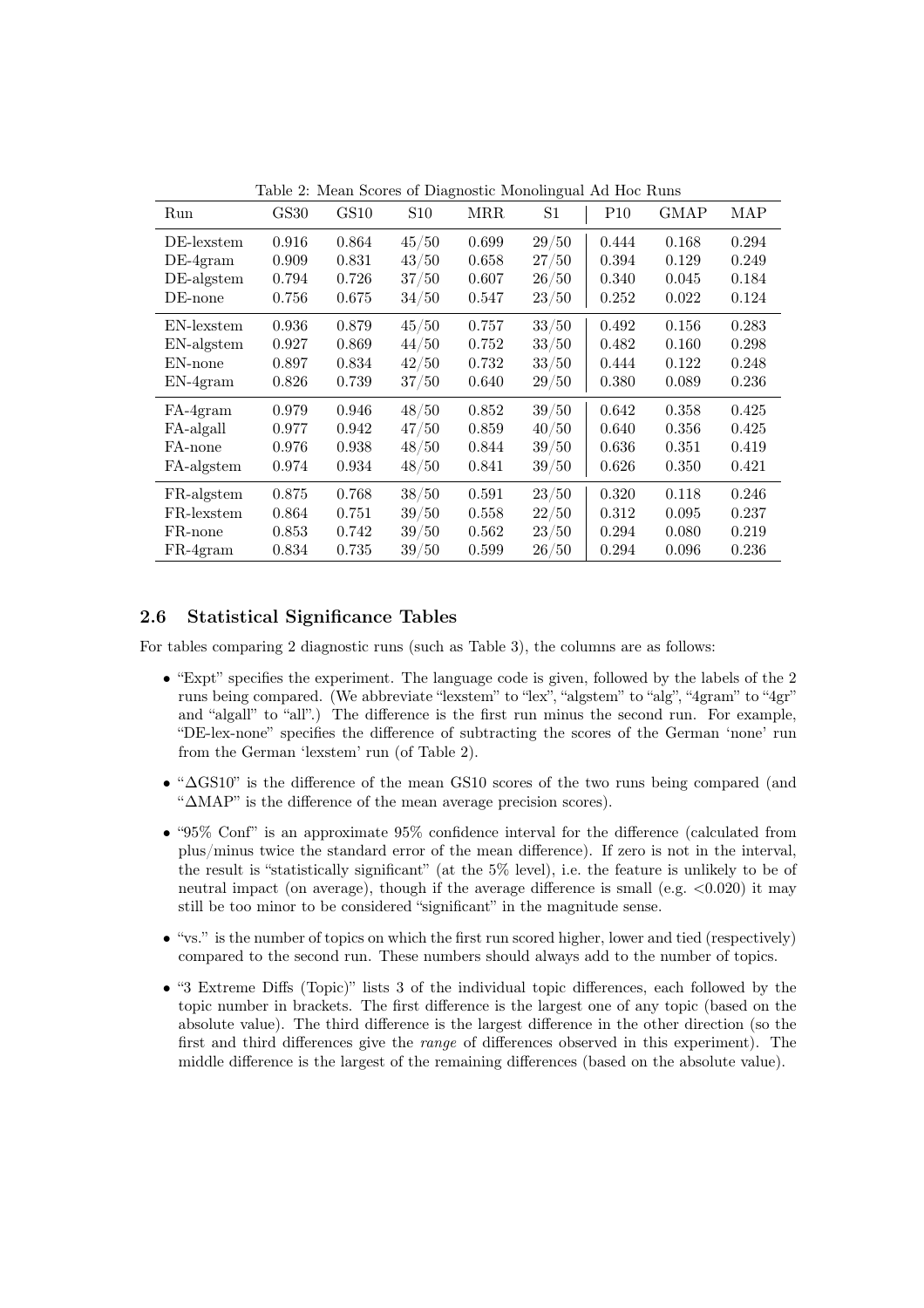| Expt           | $\Delta$ GS10   | $95\%$ Conf       | VS.            | 3 Extreme Diffs (Topic)                   |
|----------------|-----------------|-------------------|----------------|-------------------------------------------|
| $DE$ -lex-none | 0.189           | (0.077, 0.300)    | $17 - 9 - 24$  | $1.00$ (488), $1.00$ (455), $-0.42$ (468) |
| EN-lex-none    | 0.045           | $-0.013, 0.102$   | $6 - 5 - 39$   | $0.86$ (491), $0.85$ (453), $-0.39$ (487) |
| FR-lex-none    | 0.009           | $(-0.041, 0.059)$ | $12 - 12 - 26$ | $0.91$ (461), $0.25$ (466), $-0.54$ (458) |
| FA-alg-none    | $-0.004$        | $(-0.013, 0.004)$ | $2 - 5 - 43$   | $-0.13$ (599), $-0.07$ (557), 0.07 (585)  |
|                | $\triangle MAP$ |                   |                |                                           |
| DF-lex-none    | 0.170           | (0.111, 0.230)    | $47 - 2 - 1$   | $0.85$ (460), 0.74 (493), $-0.13$ (456)   |
| EN-lex-none    | 0.035           | (0.001, 0.069)    | $27 - 16 - 7$  | $0.63$ (479), 0.36 (480), $-0.15$ (463)   |
| FR-lex-none    | 0.018           | $(-0.009, 0.046)$ | $25 - 23 - 2$  | $0.48$ (479), 0.20 (470), $-0.16$ (486)   |
| FA-alg-none    | 0.002           | $-0.009, 0.012)$  | $17-30-3$      | $0.13$ (565), $0.09$ (590), $-0.08$ (591) |

Table 3: Impact of Stemming on GenS@10 and Average Precision

# 3 Results of Morphological Experiments

### 3.1 Impact of Stemming

Table 3 shows the impact of stemming for the 4 languages. The mean increase in GenS@10 was statistically significant for German, and the mean increases in MAP were statistically significant for German and English.

Table 3 also shows that there were large impacts from stemming on particular topics for German, French and English in both the GenS@10 and MAP measures (we look at some examples in the later sections).

Surprisingly, for Persian, even on individual topics there was relatively little impact from stemming. We notice in Table 2 that the Success@10 rate was relatively high for Persian (48 out of 50) even without stemming, and that relevant documents were plentiful (103 per topic on average as per Table 1), but we have not done sufficient analysis to understand why the stemming impact was so minor across topics.

### 3.2 Lexical vs. Algorithmic Stemming

Table 4 isolates the differences between the lexical and algorithmic stemmers for the 3 languages for which both types of stemmers were available. For each language, each stemmer substantially outscored the other on at least some individual topics. The higher mean scores of lexical stemming for German were statistically significant in both the GenS@10 and MAP measures.

German is a language with frequent compound words, and the lexical stemmer included decompounding, unlike the algorithmic stemmer. For example, in German topic 455 (Irische Emigration nach Nordamerika (Irish Emigration to North America)) the run using lexical stemming returned a record mentioning "Massenemigration nach Nordamerika" first, in part because it produced 'emigration' as a stem of 'Massenemigration'. The run using algorithimic stemming did not recognize the common stem of Emigration and Massenemigration and did not return a relevant document until rank 463 (hence the huge difference in the GenS@10 score for this topic listed in Table 4).

Unfortunately, we haven't had time to walk through more of the stemming differences, but in the past we found a lot of them were from the lexical stemmers just matching inflections while the algorithmic stemmers often additionally match derivations [14].

### 3.3 Comparison to 4-grams

Table 5 compares the 4-gram results to stemming results for all 4 languages. While most of the mean differences are not statistically significant, there are a lot of large differences on individual topics.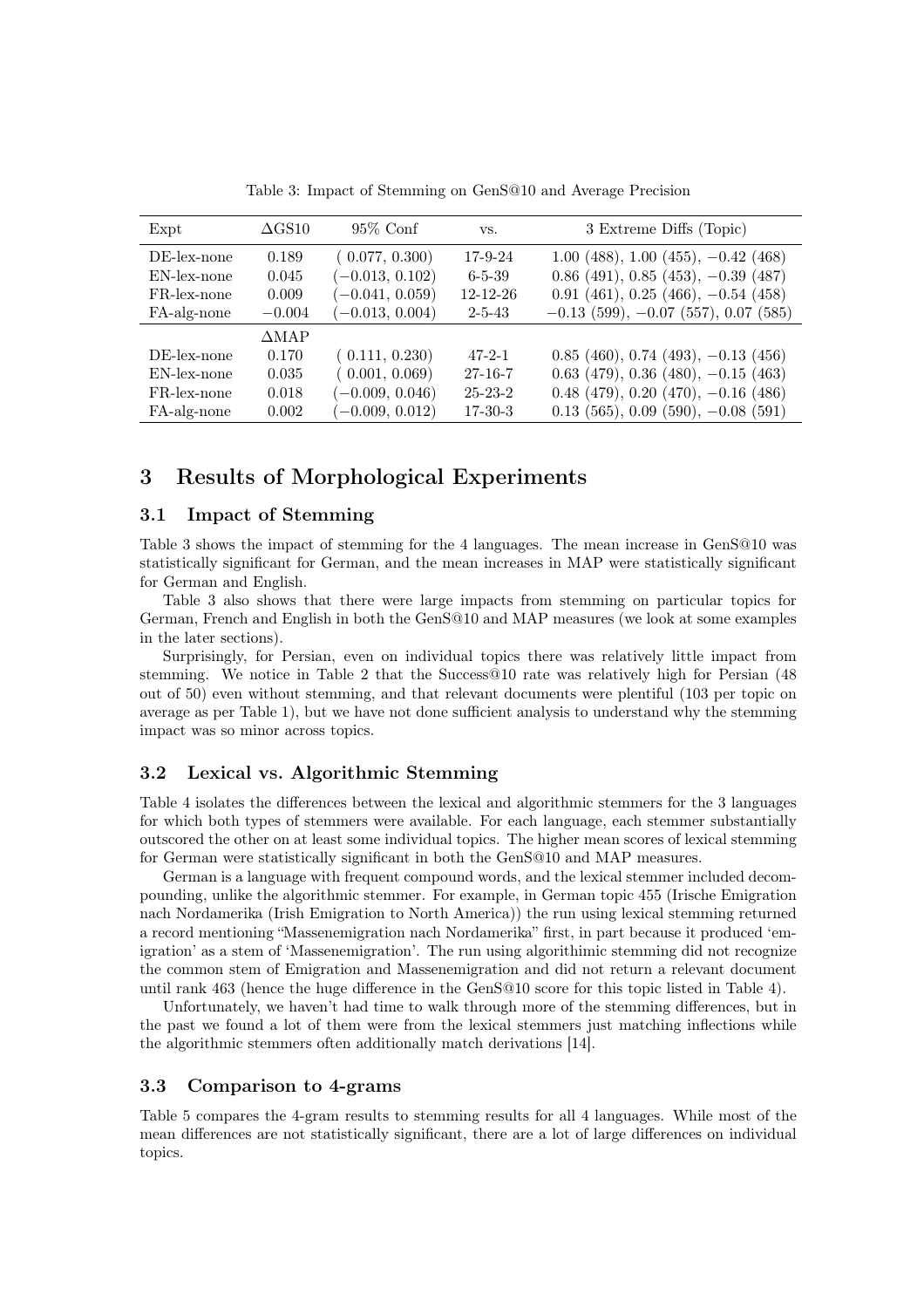Table 4: Lexical vs. Algorithmic Stemming in GenS@10 and Average Precision

| Expt          | $\Delta$ GS10   | $95\%$ Conf       | VS.            | 3 Extreme Diffs (Topic)                   |
|---------------|-----------------|-------------------|----------------|-------------------------------------------|
| $DE$ -lex-alg | 0.138           | (0.031, 0.245)    | $12 - 10 - 28$ | $1.00$ (488), $1.00$ (455), $-0.54$ (468) |
| $EN$ -lex-alg | 0.010           | $(-0.006, 0.025)$ | $3 - 1 - 46$   | $0.36$ (456), 0.07 (455), $-0.00$ (473)   |
| $FR$ -lex-alg | $-0.017$        | $(-0.066, 0.032)$ | $8 - 4 - 38$   | $-1.00$ (482), $-0.43$ (492), 0.33 (484)  |
|               | $\triangle MAP$ |                   |                |                                           |
| $DE$ -lex-alg | 0.111           | (0.053, 0.168)    | $39-10-1$      | $0.74$ (493), 0.69 (490), $-0.29$ (458)   |
| $EN$ -lex-alg | $-0.015$        | $(-0.043, 0.012)$ | 28-10-12       | $-0.64$ (482), $-0.19$ (485), 0.03 (463)  |
| $FR$ -lex-alg | $-0.009$        | $(-0.028, 0.011)$ | $25 - 12 - 13$ | $-0.32$ (492), $-0.31$ (478), 0.08 (496)  |

Table 5: Stems vs. 4-grams in GenS@10 and Average Precision

| Expt          | $\Delta$ GS10   | $95\%$ Conf       | VS.           | 3 Extreme Diffs (Topic)                   |
|---------------|-----------------|-------------------|---------------|-------------------------------------------|
| $EN$ -lex-4gr | 0.139           | (0.053, 0.225)    | 17-7-26       | $0.99(451), 0.97(495), -0.19(478)$        |
| $DE$ -lex-4gr | 0.033           | $(-0.035, 0.101)$ | 14-12-24      | $-0.86$ (497), 0.66 (451), 0.79 (471)     |
| $FR$ -lex-4gr | 0.016           | $(-0.064, 0.096)$ | $16-14-20$    | $-1.00$ (482), 0.73 (473), 0.92 (481)     |
| $FA-alg-4gr$  | $-0.012$        | $(-0.034, 0.010)$ | $3-6-41$      | $-0.50$ (559), $-0.08$ (599), 0.07 (585)  |
| FA-alg-all    | $-0.009$        | $(-0.029, 0.012)$ | $1 - 1 - 48$  | $-0.50$ (559), 0.00 (553), 0.07 (599)     |
|               | $\triangle MAP$ |                   |               |                                           |
| $EN$ -lex-4gr | 0.047           | $(-0.009, 0.102)$ | $33 - 17 - 0$ | $-0.68$ (482), 0.40 (481), 0.58 (479)     |
| $DE$ -lex-4gr | 0.045           | $(-0.003, 0.094)$ | $31-19-0$     | $0.61$ (484), $0.53$ (490), $-0.46$ (482) |
| $FR$ -lex-4gr | 0.002           | $(-0.052, 0.055)$ | $29-21-0$     | $-0.57$ (482), 0.45 (452), 0.51 (481)     |
| $FA-alg-4gr$  | $-0.005$        | $(-0.026, 0.017)$ | $20-29-1$     | $-0.42$ (559), 0.14 (577), 0.14 (570)     |
| FA-alg-all    | $-0.004$        | $(-0.022, 0.013)$ | $10-5-35$     | $-0.38$ (559), $-0.10$ (591), 0.14 (570)  |

For example, in German topic 471 (Uhrenherstellung (Watchmaking)), the lexical stemming run substantially outscored the 4-gram run in the GenS@10 measure. The stemmer produced stems of 'uhr' and 'herstellung', with the 'uhr' (clock) stem getting higher weight from inverse document frequency, and a relevant record was retrieved at rank 4 from the 'uhr' stem matching subject terms of 'Uhr' and 'Uhrmacher'. The 4-gram approach did not match either 'Uhr' or 'Uhrmacher' (e.g. the 4-gram 'Uhre' from the query word is not a 4-gram of 'Uhr' or 'Uhrmacher') and it put a lot of weight on the less specific 'herstellung' part of the query word (several 4-gram terms) and it did not retrieve a relevant record until rank 525.

One Persian topic scored much higher in both GenS@10 and MAP using 4-grams instead of the stemmer, namely topic 559 (best Fajr film). The reason though appears to be not from 4 gramming finding better matches than the stemmer, but that the 4-gram mode did not use the stopword list. We see that topic 559 scored higher without stopping words (as per the "alg-all" line included in Table 5). The longest of the 3 Persian words in the topic title (we suspect the Persian word for 'best') was in the stopword list, perhaps inadvertently; we should investigate further.

# 4 Submitted Runs

For each language, we submitted 4 experimental runs in June 2008 for official assessment. In the identifiers (e.g. "otFA08tdnz"), 't', 'd' and 'n' indicate that the Title, Description and Narrative field of the topic were used (respectively), and 'e' indicates that query expansion from blind feedback on the first 3 rows was used (weight of one-half on the original query, and one-sixth each on the 3 expanded rows). The 'z' code indicates that special sampling was done, as described below. From the Description and Narrative fields for most languages, instruction words such as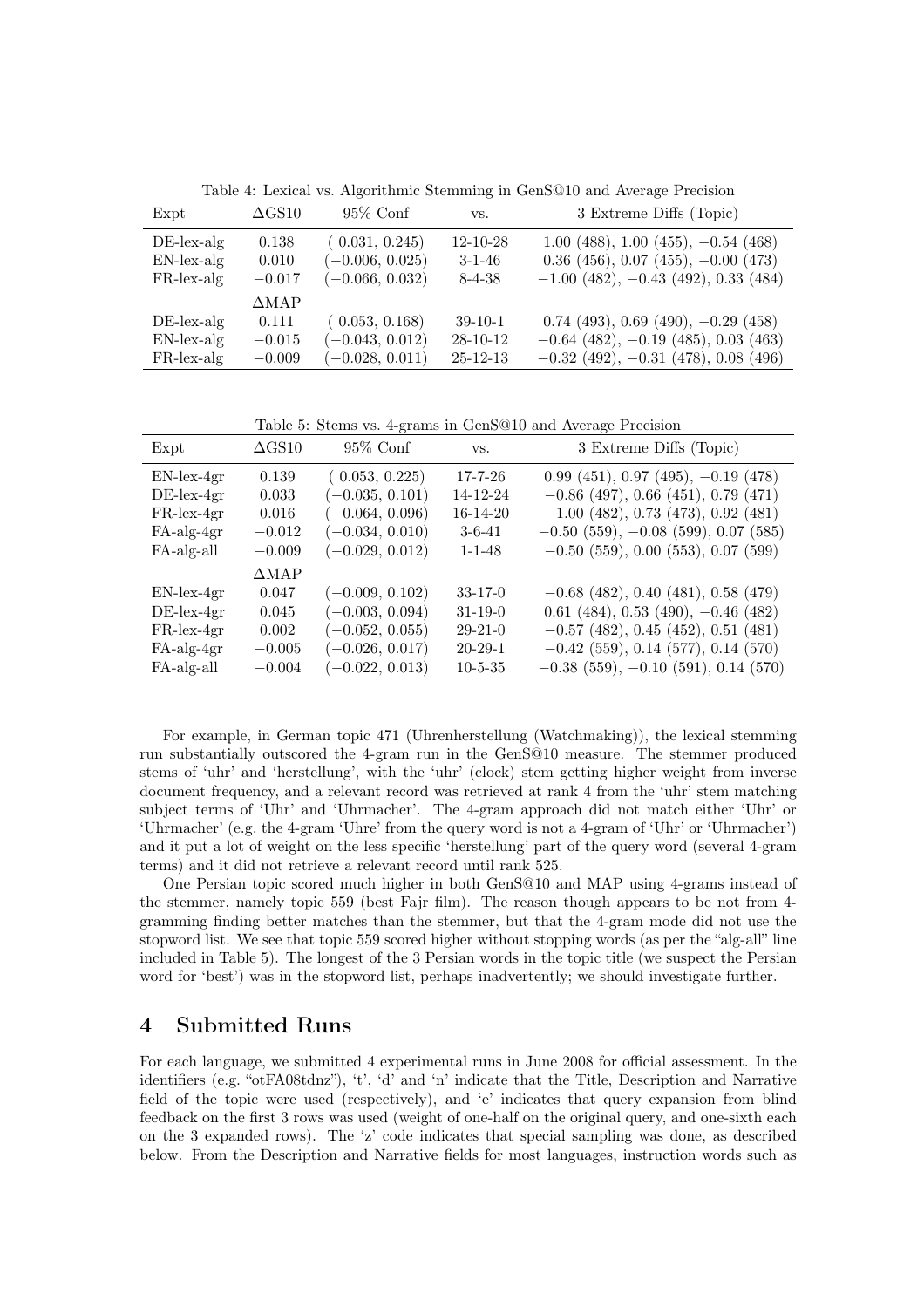| Run                         | GS30  | GS10  | S10   | <b>MRR</b> | S1    | P10   | <b>GMAP</b> | MAP   |
|-----------------------------|-------|-------|-------|------------|-------|-------|-------------|-------|
| $ot$ DE08t                  | 0.916 | 0.864 | 45/50 | 0.699      | 29/50 | 0.444 | 0.168       | 0.294 |
| $ot$ DE08td                 | 0.950 | 0.908 | 48/50 | 0.757      | 33/50 | 0.476 | 0.218       | 0.325 |
| otDE08tde                   | 0.911 | 0.849 | 44/50 | 0.688      | 28/50 | 0.496 | 0.210       | 0.357 |
| $ot$ DE08tdz                | 0.957 | 0.914 | 48/50 | 0.758      | 33/50 | 0.476 | 0.171       | 0.247 |
| otEN08t                     | 0.936 | 0.879 | 45/50 | 0.757      | 33/50 | 0.492 | 0.156       | 0.283 |
| otEN08td                    | 0.956 | 0.905 | 46/50 | 0.764      | 32/50 | 0.460 | 0.199       | 0.290 |
| otEN08tde                   | 0.926 | 0.885 | 46/50 | 0.762      | 33/50 | 0.478 | 0.202       | 0.320 |
| otEN08tdz                   | 0.934 | 0.897 | 46/50 | 0.763      | 32/50 | 0.460 | 0.147       | 0.208 |
| $ot$ FA08t                  | 0.974 | 0.934 | 48/50 | 0.841      | 39/50 | 0.626 | 0.350       | 0.421 |
| $ot$ FA08td                 | 0.973 | 0.925 | 48/50 | 0.736      | 29/50 | 0.572 | 0.324       | 0.381 |
| otFA08tde                   | 0.967 | 0.924 | 48/50 | 0.775      | 33/50 | 0.564 | 0.307       | 0.373 |
| $(\text{otFA}08\text{tdn})$ | 0.970 | 0.916 | 49/50 | 0.712      | 27/50 | 0.560 | 0.273       | 0.335 |
| $ot$ FA08 $td$ nz           | 0.968 | 0.912 | 49/50 | 0.711      | 27/50 | 0.560 | 0.201       | 0.242 |
| otFR08t                     | 0.864 | 0.751 | 39/50 | 0.558      | 22/50 | 0.312 | 0.095       | 0.237 |
| otFR08td                    | 0.907 | 0.819 | 44/50 | 0.620      | 25/50 | 0.308 | 0.146       | 0.252 |
| otFR08tde                   | 0.823 | 0.741 | 39/50 | 0.552      | 21/50 | 0.284 | 0.121       | 0.250 |
| otFR08tdz                   | 0.883 | 0.803 | 44/50 | 0.617      | 25/50 | 0.308 | 0.110       | 0.192 |

Table 6: Mean Scores of Submitted Monolingual Ad Hoc Runs

"find", "relevant" and "document" were automatically removed (based on looking at some older topic lists, not this year's topics; this step was skipped for Persian, which was a new language this year).

Details of the submitted approaches:

- "t": Just the Title field of the topic was used. Same as the "lexstem" run of Section 2.4 for German, French and English, and same as the "algstem" run of Section 2.4 for Persian.
- "td": Same as "t" except that the Description field of the topic was additionally used.
- "tde": Same as "td" except that blind feedback (based on the first 3 rows of the "td" query) was used to expand the query.
- "tdn": Same as "td" except that the Narrative field of the topic was additionally used. (This run was not submitted.)
- "tdz": Depth-10000 sampling run based on the "td" run as described below (German, French and English only).
- "tdnz": Depth-10000 sampling run based on the "tdn" run as described below (Persian only).

Table 6 lists the mean scores for the submitted runs.

### 4.1 Impact of Including the Description Field

Table 7 shows the impact of including the Description field on the GenS@10 and MAP measures (and for Persian, it also shows the impact of including the Narrative field). We see large impacts on individual topics in both directions. The only statistically significant mean differences were for the Persian MAP score, for which both the Description terms and Narrative terms were detrimental.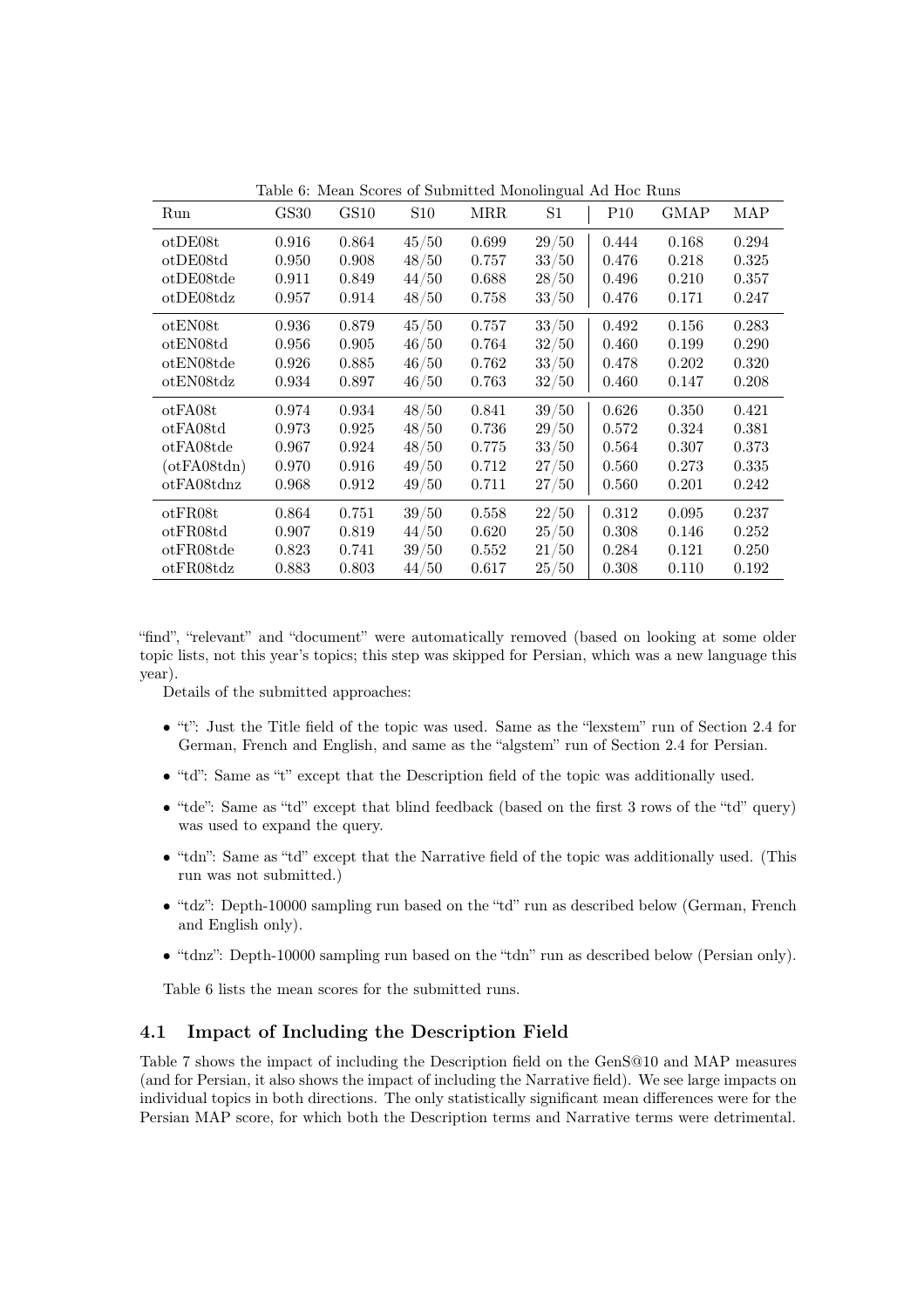| Expt       | $\Delta$ GS10   | $95\%$ Conf       | VS.           | 3 Extreme Diffs (Topic)                    |
|------------|-----------------|-------------------|---------------|--------------------------------------------|
| $FR$ -td-t | 0.069           | $(-0.031, 0.168)$ | 15-13-22      | $0.96$ (451), 0.83 (469), $-0.79$ (478)    |
| $DE-td-t$  | 0.044           | $(-0.030, 0.117)$ | $15 - 8 - 27$ | $-0.98$ (455), 0.73 (473), 0.79 (453)      |
| EN-td-t    | 0.026           | $(-0.058, 0.110)$ | $9 - 11 - 30$ | $0.93$ (473), $0.89$ (487), $-0.85$ (459)  |
| FA-td-t    | $-0.009$        | $(-0.041, 0.022)$ | $8 - 16 - 26$ | $0.50(599), 0.27(574), -0.21(578)$         |
| FA-tdn-td  | $-0.009$        | $(-0.046, 0.029)$ | 13-15-22      | $0.53$ (559), $-0.39$ (556), $-0.39$ (560) |
|            | $\triangle MAP$ |                   |               |                                            |
| $FR$ -td-t | 0.015           | $(-0.028, 0.059)$ | $26-24-0$     | $0.54$ (451), 0.36 (469), $-0.53$ (452)    |
| $DE$ -td-t | 0.031           | $(-0.006, 0.068)$ | $31 - 19 - 0$ | $0.33$ (461), 0.30 (470), $-0.33$ (455)    |
| $EN-td-t$  | 0.007           | $(-0.038, 0.052)$ | $28 - 21 - 1$ | $0.62$ (471), $0.32$ (460), $-0.43$ (459)  |
| FA-td-t    | $-0.040$        | $(-0.067,-0.013)$ | $16-34-0$     | $-0.30$ (573), $-0.23$ (576), 0.21 (561)   |
| FA-tdn-td  | $-0.045$        | $(-0.073,-0.017)$ | $12 - 38 - 0$ | $0.26$ (573), $-0.23$ (560), $-0.25$ (572) |

Table 7: Impact of the Description Field on GenS@10 and Average Precision

Table 8: Impact of Blind Feedback on GenS@10 and Average Precision

| Expt         | $\Delta$ GS10   | $95\%$ Conf       | VS.            | 3 Extreme Diffs (Topic)                    |
|--------------|-----------------|-------------------|----------------|--------------------------------------------|
| $DE$ -tde-td | $-0.058$        | $(-0.104,-0.013)$ | $3-14-33$      | $-0.63$ (459), $-0.62$ (478), 0.14 (458)   |
| EN-tde-td    | $-0.020$        | $(-0.061, 0.020)$ | $9 - 9 - 32$   | $-0.79$ (475), $-0.37$ (456), 0.33 (463)   |
| FR-tde-td    | $-0.078$        | $(-0.134,-0.022)$ | $5 - 17 - 28$  | $-0.77$ (463), $-0.73$ (452), 0.27 (466)   |
| FA-tde-td    | $-0.001$        | $(-0.033, 0.031)$ | $11 - 10 - 29$ | $-0.47$ (574), $-0.19$ (566), 0.46 (559)   |
|              | $\triangle MAP$ |                   |                |                                            |
| $DE$ -tde-td | 0.032           | (0.005, 0.059)    | $32 - 18 - 0$  | $0.42$ (482), $0.19$ (470), $-0.20$ (453)  |
| EN-tde-td    | 0.031           | (0.004, 0.058)    | $33 - 17 - 0$  | $0.42$ (482), $0.26$ (460), $-0.14$ (483)  |
| FR-tde-td    | $-0.002$        | $(-0.021, 0.017)$ | $20 - 30 - 0$  | $0.19$ (457), $-0.16$ (469), $-0.18$ (464) |
| FA-tde-td    | $-0.007$        | $(-0.028, 0.013)$ | $25 - 25 - 0$  | $0.20(565), 0.15(592), -0.15(579)$         |
|              |                 |                   |                |                                            |

# 4.2 Impact of Blind Feedback

Table 8 shows the impact of blind feedback on the GenS@10 and MAP measures. The results are generally consistent with our past findings that blind feedback is detrimental to GenS@10 even when it boosts MAP [11]. In particular, the mean impact was statistically significant for German in both measures (in opposite directions).

# 4.3 Depth-10000 Sampling

The submitted tdz or tdnz run for each language (hereinafter called the 'z run') was actually a depth probe run from sampling the td or tdn run for the language (respectively).

The base td or tdn run was retrieved to depth 10000 for each topic. The first 100 rows of the submitted z run contained the following rows of the base run in the following order:

1, 2, ..., 10, 20, 30, ..., 100, 200, 300, ..., 1000, 2000, 3000, ..., 10000, 15, 25, ..., 95, 150, 250, ..., 950, 1500, 2500, ..., 9500, 125, 175, ..., 975, 1250, 1750, ..., 9750.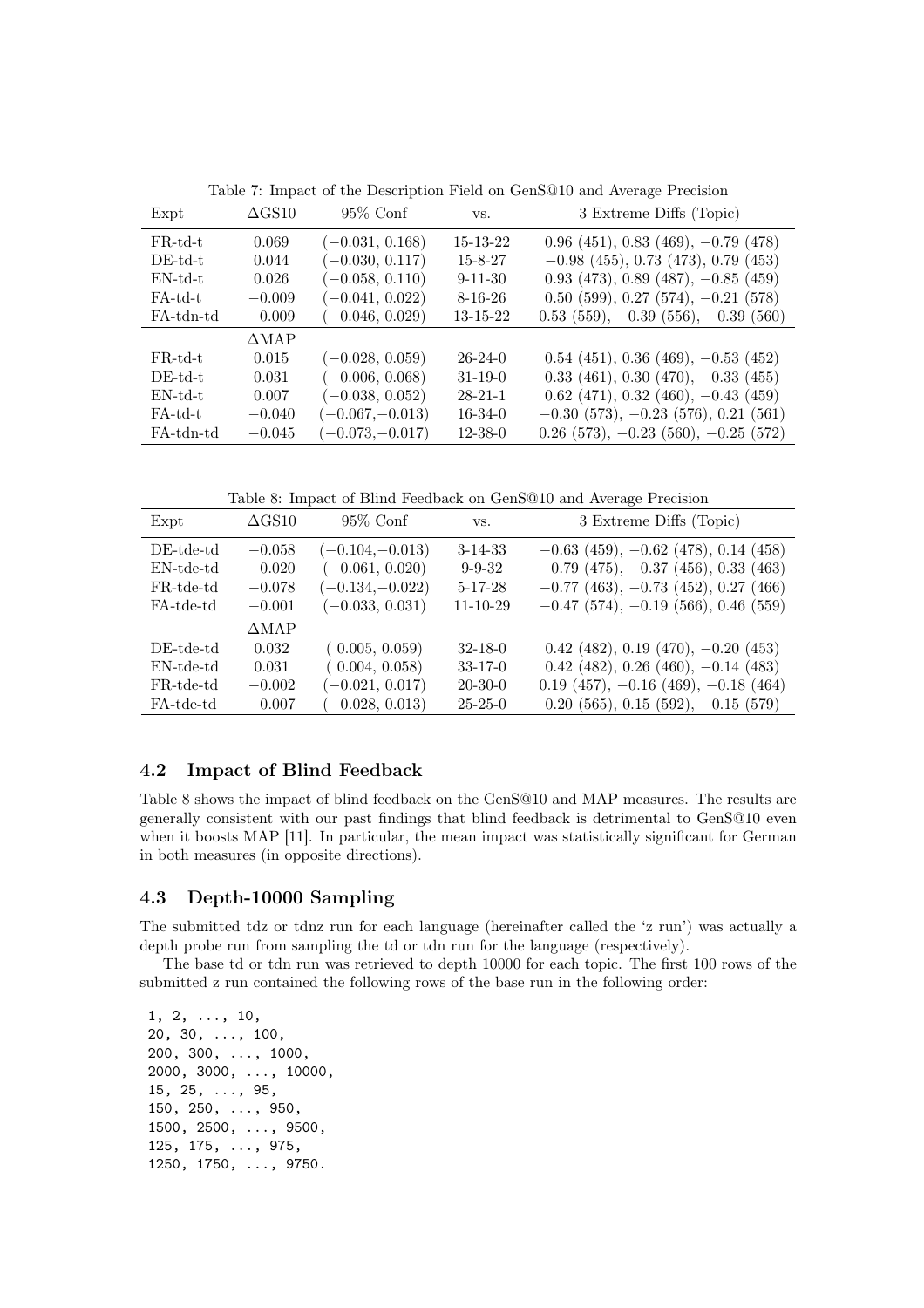| Depth Range | Samples                     | $\#$ Rel       | Precision | Wgt  | EstRel/Topic |
|-------------|-----------------------------|----------------|-----------|------|--------------|
| $1-5$       | 1, 2, , 5                   | 146R, 104N, 0U | 0.584     |      | 2.9          |
| $6-10$      | 6, 7, , 10                  | 92R, 158N, 0U  | 0.368     |      | 1.8          |
| $11 - 50$   | 15, 20, , 50                | 85R, 315N, 0U  | 0.212     | 5    | 8.5          |
| 51-100      | $55, 60, \ldots, 100$       | 36R, 464N, 0U  | 0.072     | 5    | 3.6          |
| 101-200     | 150, 200                    | 4R, 96N, 0U    | 0.040     | 50   | 4.0          |
| 201-500     | $250, 300, \ldots, 500$     | 6R, 294N, 0U   | 0.020     | 50   | 6.0          |
| 501-900     | $550, 600, \ldots, 900$     | 2R, 398N, 0U   | 0.005     | 50   | 2.0          |
| 901-1000    | 950, 1000                   | 1R, 99N, 0U    | 0.010     | 50   | 1.0          |
| 1001-3000   | $1500, 2000, \ldots, 3000$  | 1R, 199N, 0U   | 0.005     | 500  | 10.0         |
| 3001-6000   | $3500, 4000, \ldots, 6000$  | 0R, 300N, 0U   | 0.000     | 500  | 0.0          |
| 6001-10000  | $7000, 8000, \ldots, 10000$ | 1R, 196N, 3X   | 0.005     | 1000 | 20.0         |

Table 9: Marginal Precision of German Base-TD Run at Various Depths

The remainder of the z run was the leftover rows from the base run until 1000 had been retrieved (rows 11, 12, 13, 14, 16, ..., 962).

This ordering (e.g. depth 10000 before depth 15) was chosen because of uncertainty of how deep the judging would be. As long as the top-37 were judged, we would have sampling to depth 10000. The extra sample points would just improve the accuracy. The z run was given highest precedence for judging. It turned out that the top-60 were judged for each topic for all 4 languages.

Tables 9, 10, 11 and 12 show the results of the sampling for each language. The columns are as follows:

- "Depth Range": The range of depths being sampled. The 11 depth ranges cover from 1 to 10000.
- "Samples": The depths of the sample points from the depth range. The samples are always uniformly spaced. They always end at the last point of the depth range. The total number of sample points (over the 11 rows of the table) adds to 60 for all 4 languages.
- " $#$  Rel": The number of each type of item retrieved from the sample points over the 50 topics. The item type codes are R (relevant), N (non-relevant) and U (unjudged, of which there are always 0). An X is used when a sample point was not submitted because fewer than 10000 rows were retrieved for the topic (this just happened for one German topic). The sum of the item type counts is always 50 times the number of sample points for the depth range (because there are 50 topics for each language).
- "Precision": Estimated precision of the depth range  $(R/(R+N+U+X))$ .
- $\bullet$  "Wgt": The weight of each sample point. The weight is equal to the difference in ranks between sample points, i.e. each sample point can be thought of as representing this number of rows, which is itself plus the preceding unsampled rows.
- "EstRel/Topic": Estimated number of relevant items retrieved per topic for this depth range. This is the Precision multiplied by the size of the depth range. Or equivalently, it is  $(R^*$ Wgt) / 50.

Because each sample point is at the deep end of the range of rows it represents, the sampling should tend to underestimate precision for each depth range (assuming that precision tends to fall with depth, which appears to be the case for all 4 languages).

Table 13 shows the sums of the estimated number of relevant items per topic over all depth ranges in its first row. The official number of relevant items per topic for each language is listed in the second row. The final row of the table just divides the official number of relevant items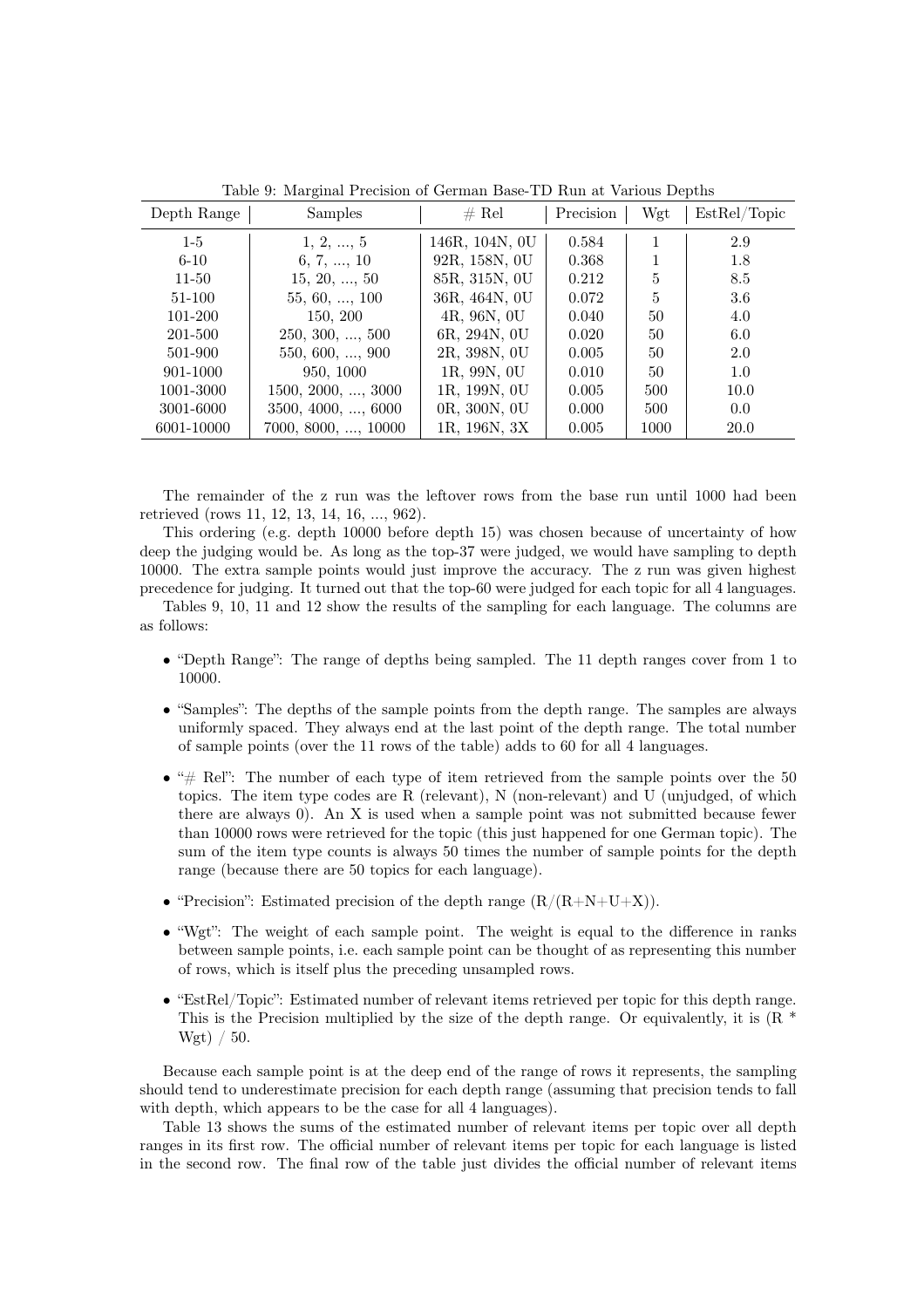| Depth Range | <b>Samples</b>              | $\#$ Rel      | Precision | Wgt  | EstRel/Topic |
|-------------|-----------------------------|---------------|-----------|------|--------------|
| $1-5$       | 1, 2, , 5                   | 91R, 159N, 0U | 0.364     | 1    | 1.8          |
| $6-10$      | 6, 7, , 10                  | 63R, 187N, 0U | 0.252     |      | 1.3          |
| $11 - 50$   | 15, 20, , 50                | 51R, 349N, 0U | 0.128     | 5    | 5.1          |
| 51-100      | $55, 60, \ldots, 100$       | 50R, 450N, 0U | 0.100     | 5    | 5.0          |
| 101-200     | 150, 200                    | 2R, 98N, 0U   | 0.020     | 50   | 2.0          |
| 201-500     | $250, 300, \ldots, 500$     | 9R, 291N, 0U  | 0.030     | 50   | 9.0          |
| 501-900     | 550, 600, , 900             | 6R, 394N, 0U  | 0.015     | 50   | 6.0          |
| 901-1000    | 950, 1000                   | 1R, 99N, 0U   | 0.010     | 50   | 1.0          |
| 1001-3000   | $1500, 2000, \ldots, 3000$  | 1R, 199N, 0U  | 0.005     | 500  | 10.0         |
| 3001-6000   | $3500, 4000, \ldots, 6000$  | 1R, 299N, 0U  | 0.003     | 500  | 10.0         |
| 6001-10000  | $7000, 8000, \ldots, 10000$ | 0R, 200N, 0U  | 0.000     | 1000 | 0.0          |

Table 10: Marginal Precision of French Base-TD Run at Various Depths

Table 11: Marginal Precision of English Base-TD Run at Various Depths

| Depth Range | Samples                    | # Rel          | Precision | Wgt  | EstRel/Topic |
|-------------|----------------------------|----------------|-----------|------|--------------|
| $1-5$       | 1, 2, , 5                  | 137R, 113N, 0U | 0.548     |      | 2.7          |
| $6-10$      | 6, 7, , 10                 | 93R, 157N, 0U  | 0.372     |      | 1.9          |
| $11 - 50$   | 15, 20, , 50               | 96R, 304N, 0U  | 0.240     | 5    | 9.6          |
| 51-100      | $55, 60, \ldots, 100$      | 75R, 425N, 0U  | 0.150     | 5    | 7.5          |
| 101-200     | 150, 200                   | 8R, 92N, 0U    | 0.080     | 50   | 8.0          |
| 201-500     | $250, 300, \ldots, 500$    | 17R. 283N. OU  | 0.057     | 50   | 17.0         |
| 501-900     | $550, 600, \ldots, 900$    | 7R, 393N, 0U   | 0.018     | 50   | 7.0          |
| 901-1000    | 950, 1000                  | 2R, 98N, 0U    | 0.020     | 50   | 2.0          |
| 1001-3000   | $1500, 2000, \ldots, 3000$ | 2R, 198N, 0U   | 0.010     | 500  | 20.0         |
| 3001-6000   | $3500, 4000, \ldots, 6000$ | 2R, 298N, 0U   | 0.007     | 500  | 20.0         |
| 6001-10000  | 7000, 8000, , 10000        | 0R, 200N, 0U   | 0.000     | 1000 | 0.0          |

Table 12: Marginal Precision of Persian Base-TDN Run at Various Depths

| Depth Range | <b>Samples</b>             | $#$ Rel        | Precision | Wgt  | EstRel/Topic |
|-------------|----------------------------|----------------|-----------|------|--------------|
| $1-5$       | 1, 2, , 5                  | 145R, 105N, 0U | 0.580     |      | 2.9          |
| $6 - 10$    | 6, 7, , 10                 | 135R, 115N, 0U | 0.540     |      | 2.7          |
| $11 - 50$   | 15, 20, , 50               | 136R, 264N, 0U | 0.340     | 5    | 13.6         |
| 51-100      | $55, 60, \ldots, 100$      | 145R, 355N, 0U | 0.290     | 5    | 14.5         |
| $101 - 200$ | 150, 200                   | 22R, 78N, 0U   | 0.220     | 50   | 22.0         |
| 201-500     | $250, 300, \ldots, 500$    | 61R, 239N, 0U  | 0.203     | 50   | 61.0         |
| 501-900     | 550, 600, , 900            | 49R, 351N, 0U  | 0.123     | 50   | 49.0         |
| 901-1000    | 950, 1000                  | 7R, 93N, 0U    | 0.070     | 50   | 7.0          |
| 1001-3000   | $1500, 2000, \ldots, 3000$ | 11R, 189N, 0U  | 0.055     | 500  | 110.0        |
| 3001-6000   | $3500, 4000, \ldots, 6000$ | 9R, 291N, 0U   | 0.030     | 500  | 90.0         |
| 6001-10000  | 7000, 8000, , 10000        | 2R, 198N, 0U   | 0.010     | 1000 | 40.0         |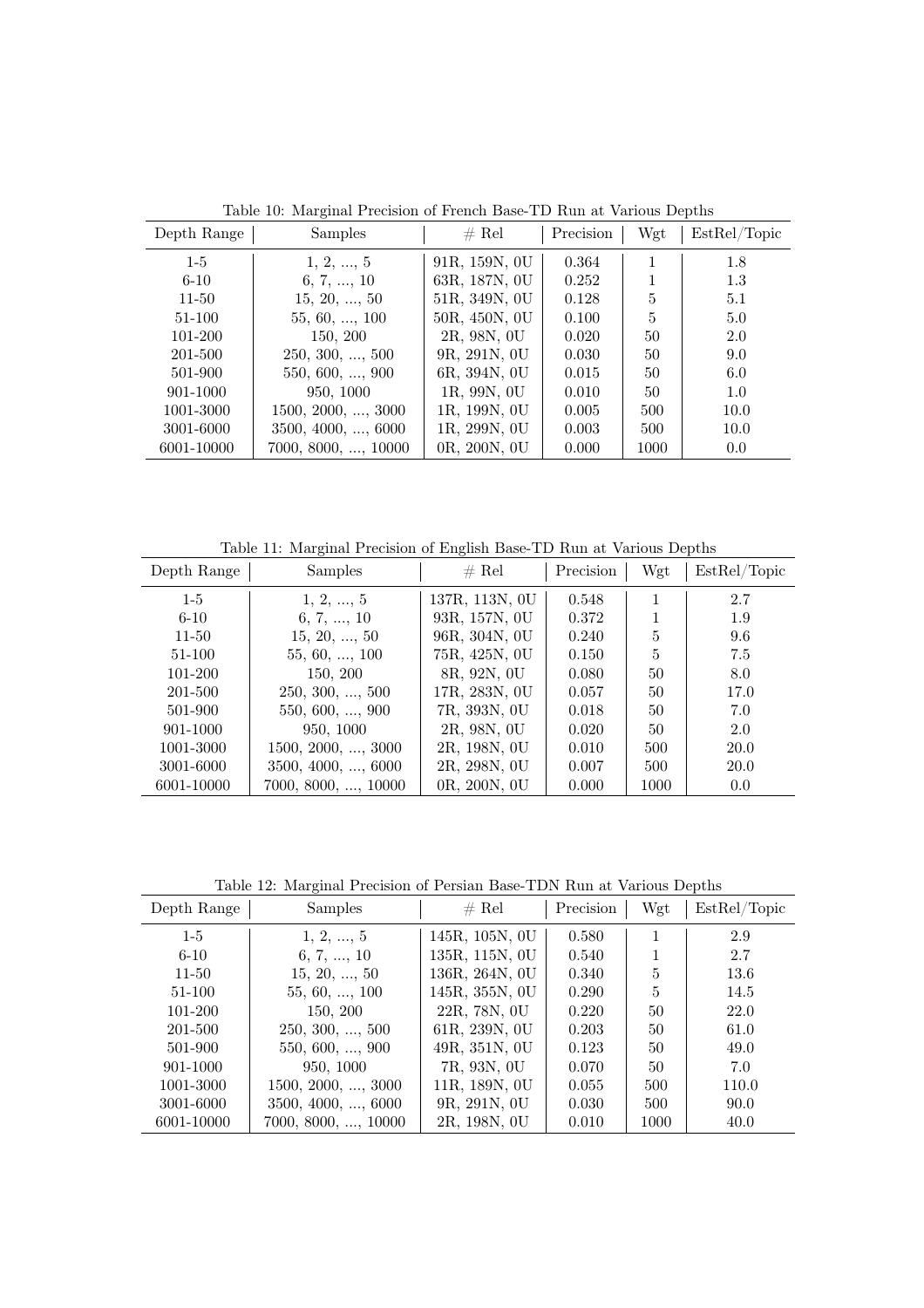Table 13: Estimated Percentage of Relevant Items that are Judged, Per Topic

|                                                  | $DE$   FR   EN   FA |       |
|--------------------------------------------------|---------------------|-------|
| Estimated Rel@10000   59.9   51.2   95.7   412.7 |                     |       |
| Official Rel/Topic   32.7   26.8   50.7          |                     | 103.2 |
| Percentage Judged   $55\%$   $52\%$   $53\%$     |                     | 25%   |

by the estimated number in the first 10000 retrieved (e.g. for German, 32.7/59.9=55%). This number should tend to be an overestimate of the percentage of all relevant items that are judged (on average per topic) because there may be relevant items that were not matched by the query in the first 10000 rows.

However, the sampling was very coarse at the deeper ranks, e.g. for German, 1 relevant item out of 200 samples in the 6001-10000 range led to an estimate of 20 relevant items per topic in this range. If the sampling had turned up 0 or 2 relevant items, a minor difference, the estimate would have been 0 or 40 relevant items per topic in this range, leading to a substantially different sum (39.9 or 79.9 instead of 59.9). We should compute confidence intervals for these estimates, but have not yet done so. Also, there is a lot of variance across topics, which we have not yet analyzed.

These preliminary estimates of judging coverage for the CLEF 2008 collections (55% for German, 52% for French, 53% for English, 25% for Persian) tend to be lower than the estimates we produced for the CLEF 2007 collections last year [16] (55% for Czech, 69% for Bulgarian, 83% for Hungarian) or the estimates we produced for the NTCIR-6 collections (58% for Chinese, 78% for Japanese, 100% for Korean) [15]. The German, French and English estimates are higher than the estimates we produced for the TREC 2006 Legal and Terabyte collections using a similar approach (18% for TREC Legal and 36% for TREC Terabyte) [12], while the Persian estimate is in the same ballpark as these (much larger) TREC 2006 collections.

For Persian, the topics appear to have been relatively broad (more relevant documents per topic on average) which led to the judging coverage being relatively shallow (based on the sampling experiment). It is not clear however whether these are factors in the unusual results we found for Persian (e.g. normally the Description and Narrative terms increase retrieval scores instead of decrease, and normally we see more impact from stemming on at least some individual topics).

The incompleteness results for German, French and English are similar to what [18] found for depth-100 pooling on the old TREC collections of approximately 500,000 documents: "it is likely that at best 50%-70% of the relevant documents have been found; most of these unjudged relevant documents are for the 10 or so queries that already have the most known answers."

Fortunately, [18] also found for such test collections that "overall they do indeed lead to reliable results." (We can also confirm that we have gained a lot of insights from the CLEF test collections over the years, such as from the topic analyses in [13].)

# References

- [1] Samir Abdou and Jacques Savoy. Considérations sur l'évaluation de la robustesse en recherche d'information. CORIA 2007.
- [2] Harr Chen and David R. Karger. Less is More: Probabilistic Models for Retrieving Fewer Relevant Documents. SIGIR 2006, pp. 429-436.
- [3] Cross-Language Evaluation Forum web site. http://www.clef-campaign.org/
- [4] Andrew Hodgson. Converting the Fulcrum Search Engine to Unicode. Sixteenth International Unicode Conference, 2000.